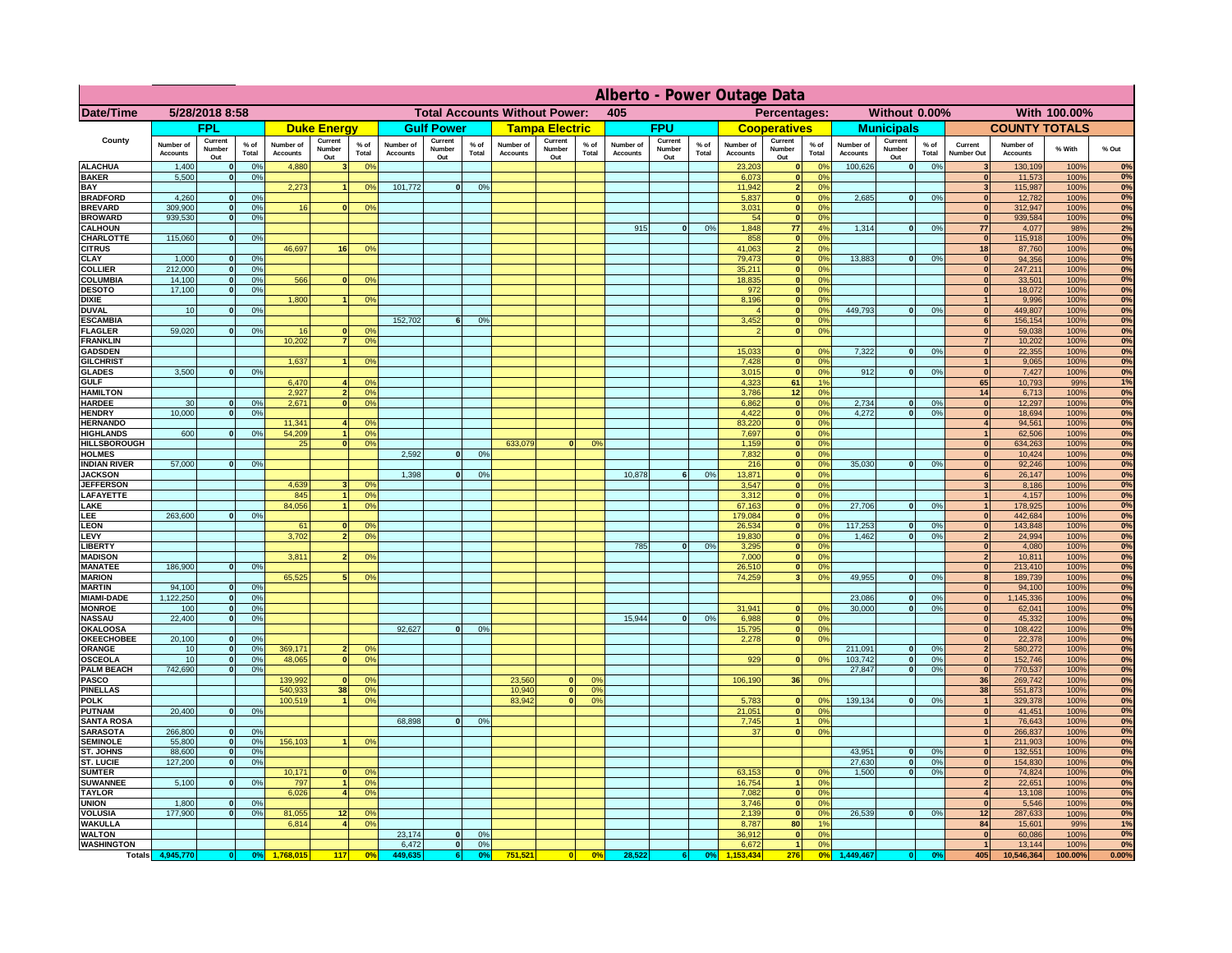| 5/28/2018 8:58                                 | <b>Alberto</b>      |                 |                         |                          |                               |  |  |  |
|------------------------------------------------|---------------------|-----------------|-------------------------|--------------------------|-------------------------------|--|--|--|
| <b>Power Provider</b>                          | County              | <b>Accounts</b> | <b>Outages</b>          | <b>Outage Percentage</b> | <b>Estimated Restore Time</b> |  |  |  |
| Talquin Electric Cooperative, Inc.             | <b>WAKULLA</b>      | 8.787           | 80                      | $0.91\% < 24$            |                               |  |  |  |
| Gulf Coast Electric Cooperative, Inc.          | <b>CALHOUN</b>      | 1,848           | 77                      | 4.17% <24                |                               |  |  |  |
| Gulf Coast Electric Cooperative, Inc.          | <b>GULF</b>         | 4,323           | 61                      | $1.41\% < 24$            |                               |  |  |  |
| <b>Duke Energy</b>                             | <b>PINELLAS</b>     | 540,933         | 38                      | 0.01% TBD                |                               |  |  |  |
| Withlacoochee River Electric Cooperative, Inc. | <b>PASCO</b>        | 106,154         | 36                      | $0.03\% < 24$            |                               |  |  |  |
| <b>Duke Energy</b>                             | <b>CITRUS</b>       | 46,697          | 16                      | 0.03% TBD                |                               |  |  |  |
| <b>Duke Energy</b>                             | <b>VOLUSIA</b>      | 81,055          | 12                      | 0.01% TBD                |                               |  |  |  |
| Suwannee Valley Electric Cooperative, Inc.     | <b>HAMILTON</b>     | 3,786           | 12                      | $0.32\% < 24$            |                               |  |  |  |
| <b>Duke Energy</b>                             | <b>FRANKLIN</b>     | 10,202          | 7                       | 0.07% TBD                |                               |  |  |  |
| <b>Gulf Power Company</b>                      | <b>ESCAMBIA</b>     | 152,702         | 6                       | $0.00\% < 24$            |                               |  |  |  |
| Florida Public Utilities Corporation           | <b>JACKSON</b>      | 10,878          | 6                       | $0.06\% < 24$            |                               |  |  |  |
| <b>Duke Energy</b>                             | <b>MARION</b>       | 65,525          | 5                       | 0.01% TBD                |                               |  |  |  |
| <b>Duke Energy</b>                             | <b>HERNANDO</b>     | 11,341          | $\overline{4}$          | 0.04% TBD                |                               |  |  |  |
| <b>Duke Energy</b>                             | WAKULLA             | 6,814           | 4                       | 0.06% TBD                |                               |  |  |  |
| <b>Duke Energy</b>                             | TAYLOR              | 6,026           | 4                       | 0.07% TBD                |                               |  |  |  |
| <b>Duke Energy</b>                             | <b>GULF</b>         | 6,470           | 4                       | 0.06% TBD                |                               |  |  |  |
| Duke Energy                                    | <b>JEFFERSON</b>    | 4,639           | 3                       | 0.06% TBD                |                               |  |  |  |
| <b>Duke Energy</b>                             | <b>ALACHUA</b>      | 4,880           | as a<br>3               | 0.06% TBD                |                               |  |  |  |
| <b>Duke Energy</b>                             | ORANGE              | 369,171         | 2                       | 0.00% TBD                |                               |  |  |  |
| <b>Duke Energy</b>                             | <b>LEVY</b>         | 3,702           | $\overline{\mathbf{c}}$ | 0.05% TBD                |                               |  |  |  |
| <b>Duke Energy</b>                             | <b>MADISON</b>      | 3,811           | $\overline{\mathbf{c}}$ | 0.05% TBD                |                               |  |  |  |
| <b>Duke Energy</b>                             | <b>HAMILTON</b>     | 2,927           | 2                       | 0.07% TBD                |                               |  |  |  |
| Gulf Coast Electric Cooperative, Inc.          | BAY                 | 11,942          | 2                       | $0.02\% < 24$            |                               |  |  |  |
| Withlacoochee River Electric Cooperative, Inc. | <b>CITRUS</b>       | 25,648          | $\overline{2}$          | $0.01\% < 24$            |                               |  |  |  |
| Sumter Electric Cooperative, Inc.              | <b>MARION</b>       | 57,949          | $\overline{2}$          | $0.00\% < 24$            |                               |  |  |  |
| <b>Duke Energy</b>                             | <b>SEMINOLE</b>     | 156,103         | $\mathbf{1}$            | 0.00% TBD                |                               |  |  |  |
| <b>Duke Energy</b>                             | LAKE                | 84,056          | $\mathbf{1}$            | 0.00% TBD                |                               |  |  |  |
| Duke Energy                                    | <b>POLK</b>         | 100,519         | 1                       | 0.00% TBD                |                               |  |  |  |
| <b>Duke Energy</b>                             | <b>HIGHLANDS</b>    | 54,209          | $\mathbf{1}$            | 0.00% TBD                |                               |  |  |  |
| <b>Duke Energy</b>                             | <b>DIXIE</b>        | 1,800           | $\overline{1}$          | 0.06% TBD                |                               |  |  |  |
| <b>Duke Energy</b>                             | <b>GILCHRIST</b>    | 1,637           | $\mathbf{1}$            | 0.06% TBD                |                               |  |  |  |
| <b>Duke Energy</b>                             | <b>BAY</b>          | 2,273           | $\mathbf{1}$            | 0.04% TBD                |                               |  |  |  |
| Duke Energy                                    | LAFAYETTE           | 845             | 1                       | 0.12% TBD                |                               |  |  |  |
| <b>Duke Energy</b>                             | SUWANNEE            | 797             | $\mathbf{1}$            | 0.13% TBD                |                               |  |  |  |
| <b>Clay Electric Cooperative</b>               | <b>MARION</b>       | 16,301          | $\mathbf{1}$            | $0.01\% < 24$            |                               |  |  |  |
| Escambia River Electric Cooperative, Inc.      | <b>SANTA ROSA</b>   | 7,544           | $\mathbf{1}$            | $0.01\% < 24$            |                               |  |  |  |
| Suwannee Valley Electric Cooperative, Inc.     | SUWANNEE            | 16,749          | $\mathbf{1}$            | $0.01\% < 24$            |                               |  |  |  |
| Duke Energy                                    | OSCEOLA             | 48,065          | 0                       | 0.00% TBD                |                               |  |  |  |
| Florida Power and Light Company                | PALM BEACH          | 742,690         | $\boldsymbol{0}$        | 0.00% TBD                |                               |  |  |  |
| Florida Power and Light Company                | <b>BROWARD</b>      | 939,530         | $\overline{0}$          | 0.00% TBD                |                               |  |  |  |
| Florida Power and Light Company                | MIAMI-DADE          | 1,122,250       | $\pmb{0}$               | 0.00% TBD                |                               |  |  |  |
| Florida Power and Light Company                | <b>BREVARD</b>      | 309,900         | 0                       | 0.00% TBD                |                               |  |  |  |
| Florida Power and Light Company                | <b>VOLUSIA</b>      | 177,900         | 0                       | 0.00% TBD                |                               |  |  |  |
| Florida Power and Light Company                | <b>COLLIER</b>      | 212,000         | 0                       | 0.00% TBD                |                               |  |  |  |
| Florida Power and Light Company                | <b>PUTNAM</b>       | 20,400          | $\overline{0}$          | 0.00% TBD                |                               |  |  |  |
| Florida Power and Light Company                | SARASOTA            | 266,800         | $\pmb{0}$               | 0.00% TBD                |                               |  |  |  |
| Florida Power and Light Company                | <b>CHARLOTTE</b>    | 115,060         | 0                       | 0.00% TBD                |                               |  |  |  |
| Florida Power and Light Company                | <b>MARTIN</b>       | 94,100          | 0                       | 0.00% TBD                |                               |  |  |  |
| Florida Power and Light Company                | ST. JOHNS           | 88,600          | 0                       | 0.00% TBD                |                               |  |  |  |
| Florida Power and Light Company                | <b>CLAY</b>         | 1,000           | $\overline{0}$          | 0.00% TBD                |                               |  |  |  |
| Florida Power and Light Company                | LEE                 | 263,600         | $\bf{0}$                | 0.00% TBD                |                               |  |  |  |
| Florida Power and Light Company                | <b>HENDRY</b>       | 10,000          | 0                       | 0.00% TBD                |                               |  |  |  |
| Florida Power and Light Company                | <b>MANATEE</b>      | 186,900         | $\boldsymbol{0}$        | 0.00% TBD                |                               |  |  |  |
| Florida Power and Light Company                | <b>UNION</b>        | 1,800           | 0                       | 0.00% TBD                |                               |  |  |  |
| Florida Power and Light Company                | <b>INDIAN RIVER</b> | 57,000          | $\overline{0}$          | 0.00% TBD                |                               |  |  |  |
| Florida Power and Light Company                | <b>OKEECHOBEE</b>   | 20,100          | $\pmb{0}$               | 0.00% TBD                |                               |  |  |  |
| Florida Power and Light Company                | <b>ST. LUCIE</b>    | 127,200         | 0                       | 0.00% TBD                |                               |  |  |  |
| Florida Power and Light Company                | <b>FLAGLER</b>      | 59,020          | 0                       | 0.00% TBD                |                               |  |  |  |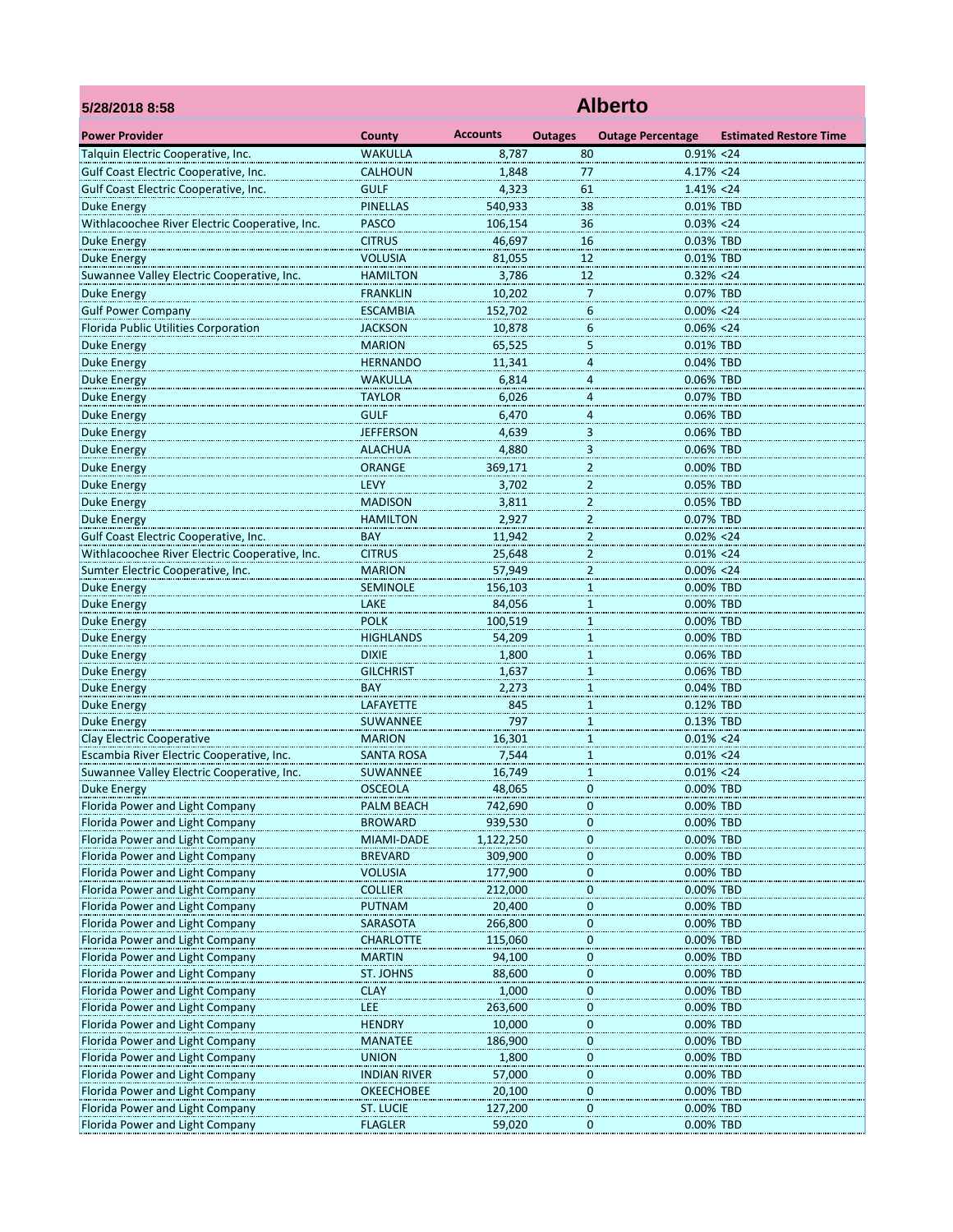| Florida Power and Light Company                    | <b>DESOTO</b>    | 17,100         | 0.00% TBD<br>0                |
|----------------------------------------------------|------------------|----------------|-------------------------------|
| Florida Power and Light Company                    | <b>MONROE</b>    | 100            | $\mathbf 0$<br>0.00% TBD      |
| Florida Power and Light Company                    | <b>COLUMBIA</b>  | 14,100         | $\mathbf 0$<br>0.00% TBD      |
| Florida Power and Light Company                    | <b>ALACHUA</b>   | 1,400          | $\mathbf 0$<br>0.00% TBD      |
| Florida Power and Light Company                    | <b>SEMINOLE</b>  | 55,800         | 0.00% TBD<br>0                |
| Florida Power and Light Company                    | <b>BAKER</b>     | 5,500          | 0.00% TBD<br>0                |
| Florida Power and Light Company                    | SUWANNEE         | 5,100          | $\mathbf 0$<br>0.00% TBD      |
|                                                    |                  |                |                               |
| Florida Power and Light Company                    | <b>NASSAU</b>    | 22,400         | $\mathbf 0$<br>0.00% TBD      |
| Florida Power and Light Company                    | <b>BRADFORD</b>  | 4,260          | $\mathbf 0$<br>0.00% TBD      |
| <b>Duke Energy</b>                                 | <b>PASCO</b>     | 139,992        | 0.00% TBD<br>$\bf{0}$         |
| Florida Power and Light Company                    | <b>OSCEOLA</b>   | 10             | 0.00% TBD<br>0                |
| Florida Power and Light Company                    | <b>GLADES</b>    | 3,500          | $\mathbf 0$<br>0.00% TBD      |
| Florida Power and Light Company                    | <b>ORANGE</b>    | 10             | $\mathbf 0$<br>0.00% TBD      |
| <b>Duke Energy</b>                                 | <b>HARDEE</b>    | 2,671          | $\mathbf 0$<br>0.00% TBD      |
| Duke Energy                                        | <b>SUMTER</b>    | 10,171         | 0.00% TBD<br>$\bf{0}$         |
| Florida Power and Light Company                    | <b>DUVAL</b>     | 10             | 0.00% TBD<br>0                |
|                                                    | <b>HIGHLANDS</b> | 600            | $\mathbf 0$<br>0.00% TBD      |
| Florida Power and Light Company                    |                  |                |                               |
| <b>Duke Energy</b>                                 | <b>COLUMBIA</b>  | 566            | $\mathbf 0$<br>0.00% TBD      |
| <b>Duke Energy</b>                                 | <b>BREVARD</b>   | 16             | $\mathbf 0$<br>0.00% TBD      |
| <b>Central Florida Electric Cooperative</b>        | <b>ALACHUA</b>   | 875            | 0.00% TBD<br>$\bf{0}$         |
| City of Alachua                                    | <b>ALACHUA</b>   | 4,426          | 0.00% TBD<br>0                |
| <b>City of Newberry</b>                            | <b>ALACHUA</b>   | 1,727          | 0<br>0.00% TBD                |
| <b>Clay Electric Cooperative</b>                   | <b>ALACHUA</b>   | 22,328         | $\bf{0}$<br>0.00% TBD         |
| Gainesville (Gainesville Regional Utilities - GRU) | <b>ALACHUA</b>   | 94,473         | $\mathbf 0$<br>0.00% TBD      |
| Clay Electric Cooperative                          | <b>BAKER</b>     | 2,476          | 0.00% TBD<br>$\bf{0}$         |
| Okefenoke Rural Electric Membership Corporation    | <b>BAKER</b>     | 3,597          | 0.00% TBD<br>0                |
|                                                    | <b>BAY</b>       | 101,772        |                               |
| <b>Gulf Power Company</b>                          |                  |                | 0<br>0.00% TBD                |
| City of Starke                                     | <b>BRADFORD</b>  | 2,685          | $\mathbf 0$<br>0.00% TBD      |
| <b>Clay Electric Cooperative</b>                   | <b>BRADFORD</b>  | 5,837          | $\mathbf 0$<br>0.00% TBD      |
| Peace River Electric Cooperative, Inc.             | <b>BREVARD</b>   | 54             | 0.00% TBD<br>0                |
| West Florida Electric Cooperative, Inc.            | <b>BREVARD</b>   | 2,977          | 0.00% TBD<br>0                |
| Lee County Electric Cooperative                    | <b>BROWARD</b>   | 54             | 0.00% TBD<br>0                |
| City of Blountstown                                | <b>CALHOUN</b>   | 1,314          | $\mathbf 0$<br>0.00% TBD      |
| Florida Public Utilities Corporation               | <b>CALHOUN</b>   | 915            | $\bf{0}$<br>0.00% TBD         |
| Lee County Electric Cooperative                    | <b>CHARLOTTE</b> | 858            | 0.00% TBD<br>$\bf{0}$         |
| Sumter Electric Cooperative, Inc.                  | <b>CITRUS</b>    | 15,415         | 0.00% TBD<br>0                |
| Clay Electric Cooperative                          | <b>CLAY</b>      | 79,473         | 0.00% TBD<br>0                |
| <b>Green Cove Springs Electric</b>                 | <b>CLAY</b>      | 3,889          | $\mathbf 0$<br>0.00% TBD      |
|                                                    |                  |                |                               |
| Jacksonville (JEA)                                 | <b>CLAY</b>      | 9,994          | $\bf{0}$<br>0.00% TBD         |
| Lee County Electric Cooperative                    | <b>COLLIER</b>   | 35,211         | 0.00% TBD<br>$\mathbf 0$      |
| <b>Clay Electric Cooperative</b>                   | <b>COLUMBIA</b>  | 16,922         | $\mathbf 0$<br>0.00% TBD      |
| Suwannee Valley Electric Cooperative, Inc.         | <b>COLUMBIA</b>  | 1,913          | 0<br>0.00% TBD                |
| Peace River Electric Cooperative, Inc.             | <b>DESOTO</b>    | 972            | 0.00% TBD<br>0                |
| Central Florida Electric Cooperative               | <b>DIXIE</b>     | 7,595          | 0.00% TBD<br>$\bf{0}$         |
| <b>Tri-County Electric Cooperative</b>             | <b>DIXIE</b>     | 601            | 0.00% TBD<br>$\mathbf 0$      |
| <b>Clay Electric Cooperative</b>                   | <b>DUVAL</b>     | $\overline{4}$ | $\mathbf 0$<br>0.00% TBD      |
| Jacksonville (JEA)                                 | <b>DUVAL</b>     | 430,918        | 0.00% TBD<br>0                |
| Jacksonville Beach (Beaches Energy Services)       | <b>DUVAL</b>     | 18,875         | 0.00% TBD<br>$\bf{0}$         |
| Escambia River Electric Cooperative, Inc.          | <b>ESCAMBIA</b>  | 3,452          | $\mathbf 0$<br>0.00% Restored |
| <b>Clay Electric Cooperative</b>                   | <b>FLAGLER</b>   | 2              | 0.00% TBD<br>$\mathbf 0$      |
|                                                    |                  |                |                               |
| <b>Duke Energy</b>                                 | <b>FLAGLER</b>   | 16             | 0.00% TBD<br>0                |
| <b>Chattahoochee Electric</b>                      | <b>GADSDEN</b>   | 1,163          | 0.00% TBD<br>0                |
| City of Havana                                     | <b>GADSDEN</b>   | 1,391          | 0.00% TBD<br>$\bf{0}$         |
| City of Quincy                                     | <b>GADSDEN</b>   | 4,768          | 0.00% TBD<br>$\mathbf 0$      |
| Talquin Electric Cooperative, Inc.                 | <b>GADSDEN</b>   | 15,033         | 0.00% TBD<br>$\mathbf 0$      |
| Central Florida Electric Cooperative               | <b>GILCHRIST</b> | 7,424          | $\mathbf 0$<br>0.00% TBD      |
| Clay Electric Cooperative                          | <b>GILCHRIST</b> | 4              | 0.00% TBD<br>0                |
| City of Moore Haven                                | <b>GLADES</b>    | 912            | 0.00% TBD<br>$\bf{0}$         |
| Glades Electric Cooperative, Inc.                  | <b>GLADES</b>    | 3,015          | 0.00% TBD<br>0                |
| City of Wauchula                                   | <b>HARDEE</b>    | 2,734          | 0.00% TBD<br>$\mathbf 0$      |
| Florida Power and Light Company                    | <b>HARDEE</b>    | 30             | $\mathbf 0$<br>0.00% TBD      |
|                                                    | <b>HARDEE</b>    |                | 0.00% TBD<br>0                |
| Peace River Electric Cooperative, Inc.             |                  | 6,862          |                               |
| City of Clewiston                                  | <b>HENDRY</b>    | 4,272          | 0.00% TBD<br>0                |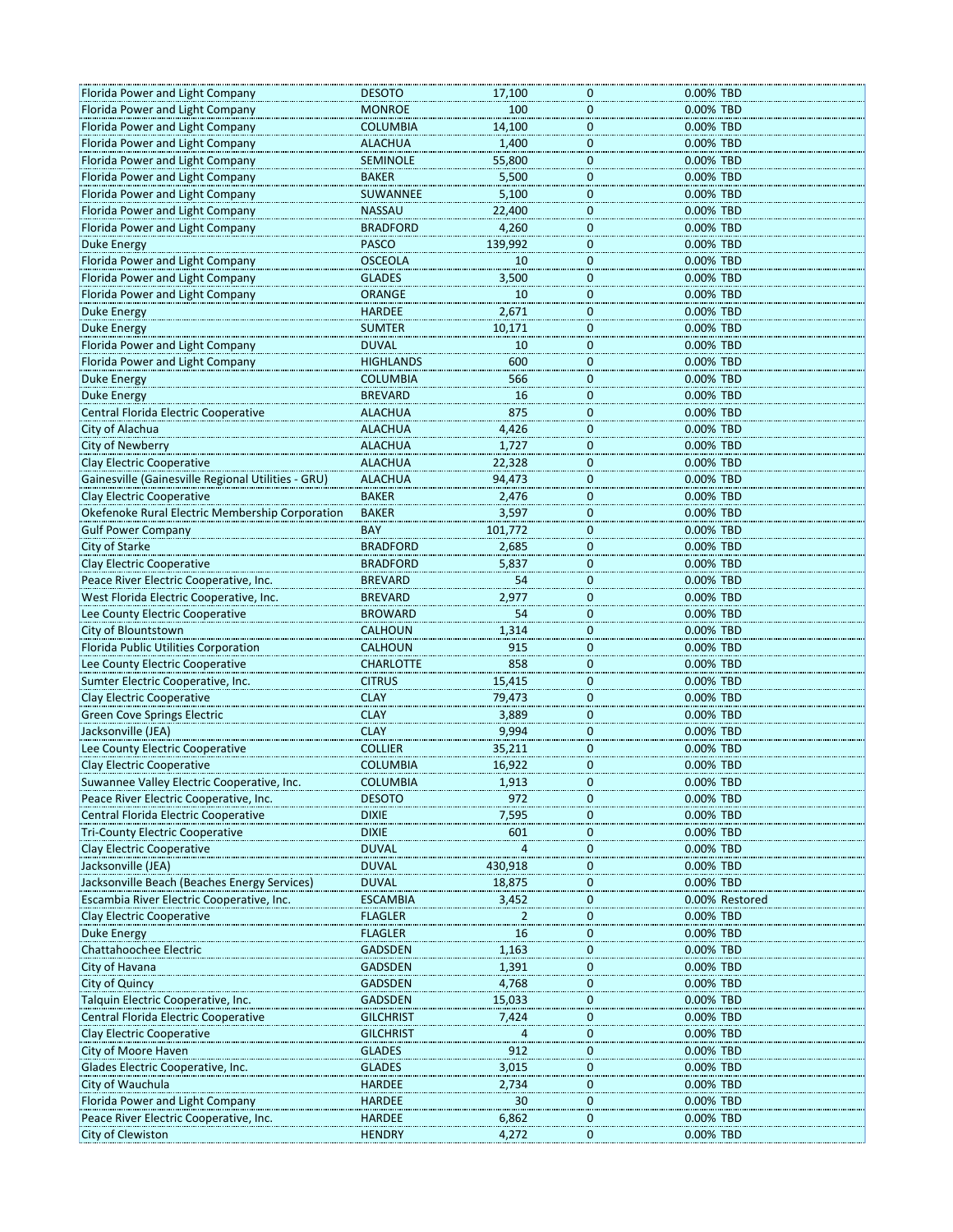| Glades Electric Cooperative, Inc.                                      | <b>HENDRY</b>       | 3,530           | 0            | 0.00% TBD      |
|------------------------------------------------------------------------|---------------------|-----------------|--------------|----------------|
| Lee County Electric Cooperative                                        | <b>HENDRY</b>       | 892             | 0            | 0.00% TBD      |
| Sumter Electric Cooperative, Inc.                                      | <b>HERNANDO</b>     | 186             | $\mathbf 0$  | 0.00% TBD      |
| Withlacoochee River Electric Cooperative, Inc.                         | <b>HERNANDO</b>     | 83,034          | $\mathbf{0}$ | 0.00% TBD      |
| Glades Electric Cooperative, Inc.                                      | <b>HIGHLANDS</b>    | 7,321           | $\mathbf{0}$ | 0.00% TBD      |
| Peace River Electric Cooperative, Inc.                                 | <b>HIGHLANDS</b>    | 376             | 0            | 0.00% TBD      |
| Duke Energy                                                            | <b>HILLSBOROUGH</b> | 25              | 0            | 0.00% TBD      |
| Peace River Electric Cooperative, Inc                                  | <b>HILLSBOROUGH</b> | 1,159           | $\mathbf 0$  | 0.00% TBD      |
| <b>Tampa Electric Company</b>                                          | <b>HILLSBOROUGH</b> | 633,079         | $\mathbf{0}$ | 0.00% Restored |
| Choctawhatchee Electric Cooperative                                    | <b>HOLMES</b>       | 293             | $\mathbf{0}$ | 0.00% TBD      |
| <b>Gulf Power Company</b>                                              | <b>HOLMES</b>       | 2,592           | 0            | 0.00% TBD      |
| West Florida Electric Cooperative, Inc.                                | <b>HOLMES</b>       | 7,539           | 0            | 0.00% TBD      |
| City of Vero Beach                                                     | <b>INDIAN RIVER</b> | 35,030          | $\mathbf 0$  | 0.00% TBD      |
| Peace River Electric Cooperative, Inc.                                 | <b>INDIAN RIVER</b> | 216             | $\mathbf 0$  | 0.00% TBD      |
| Gulf Coast Electric Cooperative, Inc.                                  | <b>JACKSON</b>      | 47              | $\mathbf 0$  | 0.00% TBD      |
|                                                                        |                     |                 |              |                |
| <b>Gulf Power Company</b>                                              | <b>JACKSON</b>      | 1,398           | 0            | 0.00% TBD      |
| West Florida Electric Cooperative, Inc.                                | <b>JACKSON</b>      | 13,824          | 0            | 0.00% Restored |
| <b>Tri-County Electric Cooperative</b>                                 | <b>JEFFERSON</b>    | 3,547           | $\mathbf 0$  | 0.00% TBD      |
| Central Florida Electric Cooperative                                   | <b>LAFAYETTE</b>    | 9               | $\mathbf 0$  | 0.00% TBD      |
| Suwannee Valley Electric Cooperative, Inc.                             | LAFAYETTE           | 3,252           | $\Omega$     | 0.00% TBD      |
| <b>Tri-County Electric Cooperative</b>                                 | LAFAYETTE           | 51              | 0            | 0.00% TBD      |
| City of Leesburg                                                       | LAKE                | 22,000          | 0            | 0.00% TBD      |
| City of Mount Dora                                                     | LAKE                | 5,706           | $\mathbf 0$  | 0.00% TBD      |
| Clay Electric Cooperative                                              | LAKE                | 2,239           | $\mathbf 0$  | 0.00% TBD      |
| Sumter Electric Cooperative, Inc.                                      | LAKE                | 64,924          | $\mathbf{0}$ | 0.00% Restored |
| Lee County Electric Cooperative                                        | LEE                 | 179,084         | 0            | 0.00% TBD      |
| City of Tallahassee                                                    | <b>LEON</b>         | 117,253         | 0            | 0.00% TBD      |
| <b>Duke Energy</b>                                                     | <b>LEON</b>         | 61              | $\mathbf 0$  | 0.00% TBD      |
| Talquin Electric Cooperative, Inc.                                     | <b>LEON</b>         | 26,534          | $\mathbf 0$  | 0.00% TBD      |
| Central Florida Electric Cooperative                                   | LEVY                | 17,513          | $\mathbf{0}$ | 0.00% TBD      |
| City of Williston                                                      | LEVY                | 1,462           | 0            | 0.00% TBD      |
|                                                                        | LEVY                | 712             | 0            | 0.00% TBD      |
| Clay Electric Cooperative                                              | LEVY                |                 |              |                |
| Sumter Electric Cooperative, Inc.                                      |                     | 1,605           | $\mathbf 0$  | 0.00% TBD      |
| Florida Public Utilities Corporation                                   | <b>LIBERTY</b>      | 785             | $\mathbf 0$  | 0.00% Restored |
| Talquin Electric Cooperative, Inc.                                     | <b>LIBERTY</b>      | 3,295           | $\mathbf{0}$ | 0.00% TBD      |
| <b>Tri-County Electric Cooperative</b>                                 | <b>MADISON</b>      | 7,000           | 0            | 0.00% TBD      |
| Peace River Electric Cooperative, Inc.                                 | <b>MANATEE</b>      | 26,510          | 0            | 0.00% TBD      |
| Central Florida Electric Cooperative                                   | <b>MARION</b>       | 9               | $\mathbf 0$  | 0.00% TBD      |
| Ocala (Ocala Electric Utility)                                         | <b>MARION</b>       | 49,955          | $\mathbf 0$  | 0.00% TBD      |
| Homestead                                                              | MIAMI-DADE          | 23,086          | $\mathbf 0$  | 0.00% TBD      |
| Florida Keys Electric Cooperative                                      | <b>MONROE</b>       | 31,941          | 0            | 0.00% TBD      |
| <b>Reys Energy Services</b>                                            | <b>MONROE</b>       | 30,000          | U            | 0.00% IBD      |
| Florida Public Utilities Corporation                                   | <b>NASSAU</b>       | 15,944          | 0            | 0.00% Restored |
| Okefenoke Rural Electric Membership Corporation                        | <b>NASSAU</b>       | 6,988           | 0            | 0.00% TBD      |
| Choctawhatchee Electric Cooperative                                    | <b>OKALOOSA</b>     | 15,795          | $\mathbf 0$  | 0.00% TBD      |
| <b>Gulf Power Company</b>                                              | <b>OKALOOSA</b>     | 92,627          | 0            | 0.00% TBD      |
| Glades Electric Cooperative, Inc.                                      | <b>OKEECHOBEE</b>   | 2,278           | 0            | 0.00% TBD      |
| City of Winter Park                                                    | ORANGE              | 13,941          | 0            | 0.00% TBD      |
| Orlando (Orlando Utilities Commission - OUC)                           | ORANGE              | 197,030         | $\mathbf{0}$ | 0.00% TBD      |
| <b>Reedy Creek</b>                                                     | <b>ORANGE</b>       | 120             | 0            | 0.00% TBD      |
|                                                                        |                     |                 |              |                |
| Kissimmee (Kissimmee Utility Authority - KUA)                          | <b>OSCEOLA</b>      | 67,889          | 0            | 0.00% TBD      |
| Peace River Electric Cooperative, Inc.                                 | <b>OSCEOLA</b>      | 929             | 0            | 0.00% TBD      |
| St. Cloud (Operated by OUC)                                            | <b>OSCEOLA</b>      | 35,853          | 0            | 0.00% TBD      |
| Lake Worth Utilities                                                   | <b>PALM BEACH</b>   | 27,847          | $\mathbf{0}$ | 0.00% TBD      |
| Sumter Electric Cooperative, Inc.                                      | <b>PASCO</b>        | 36              | 0            | 0.00% TBD      |
| <b>Tampa Electric Company</b>                                          | <b>PASCO</b>        | 23,560          | 0            | 0.00% Restored |
| <b>Tampa Electric Company</b>                                          | PINELLAS            | 10,940          | 0            | 0.00% Restored |
| <b>City of Bartow</b>                                                  | <b>POLK</b>         | 11,790          | 0            | 0.00% TBD      |
| <b>City of Fort Meade</b>                                              | <b>POLK</b>         | 2,379           | $\mathbf{0}$ | 0.00% TBD      |
|                                                                        | <b>POLK</b>         | 124,965         | 0            | 0.00% TBD      |
|                                                                        |                     |                 |              |                |
| Lakeland (Lakeland Electric)<br>Peace River Electric Cooperative, Inc. | <b>POLK</b>         |                 | 0            | 0.00% TBD      |
| <b>Tampa Electric Company</b>                                          | <b>POLK</b>         | 5,253<br>83,942 | 0            | 0.00% Restored |